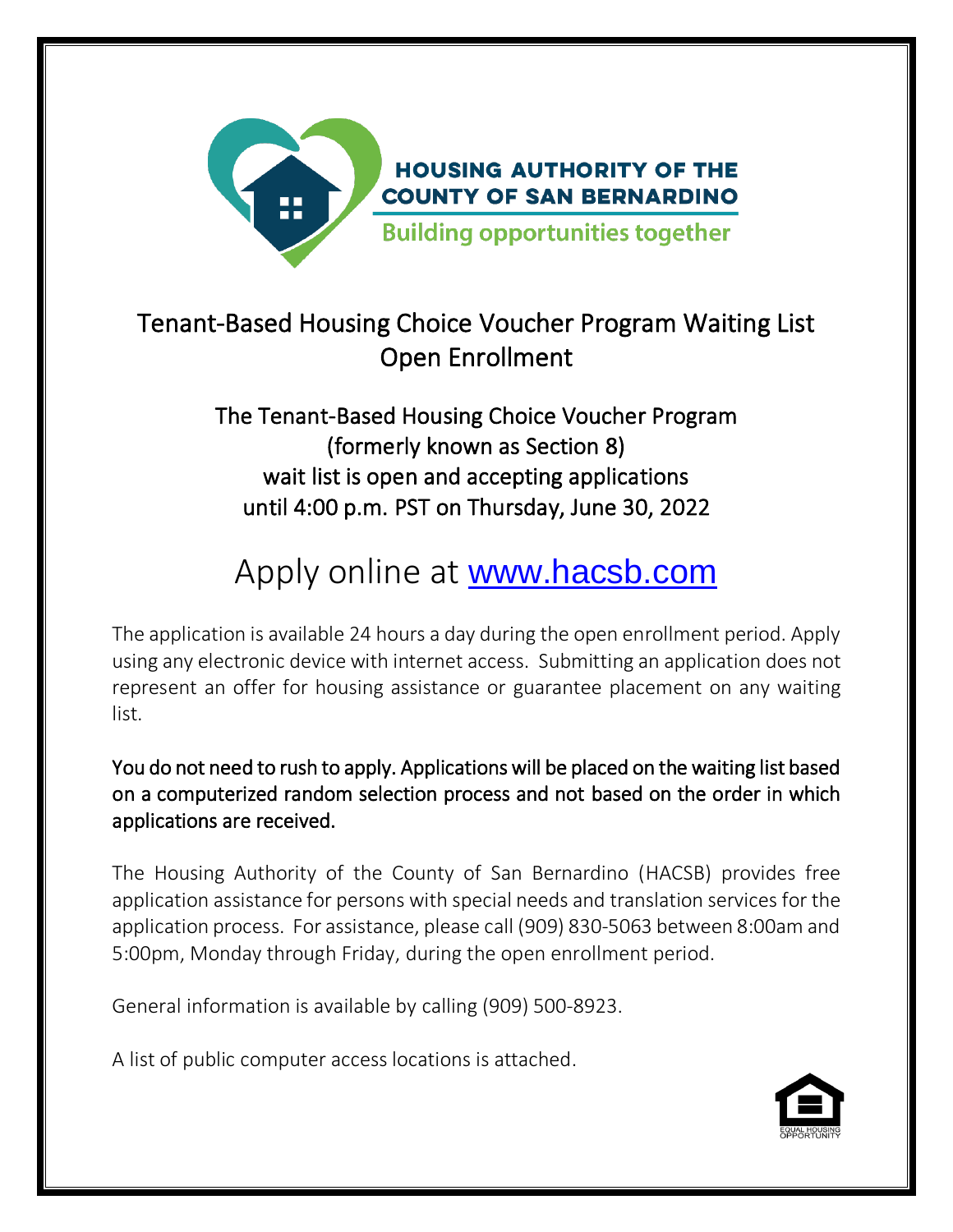

#### Apertura de la Lista de Espera para el Programa de Asistencia de Alquiler

La lista de espera para el Programa de Asistencia de Vales para Inquilinos (anteriormente conocida como Sección 8) esta abierta y aceptará solicitudes hasta las 4:00 p.m. PST del jueves, Junio 30, 2022.

## Aplique en línea en **[www.hacsb.com](http://www.hacsb.com/)**

Solicitudes serán disponibles las 24 horas del día durante el periodo de inscripción. Puede aplicar usando cualquier aparato electrónico con acceso a internet. Someter una solicitud no representa una oferta de asistencia ni garantiza colocación en la lista de espera.

No es necesario que se apresure para aplicar. La ubicación en la lista de espera será basada en un proceso de selección al azar computarizado y no en el orden de su aplicación.

La Autoridad de la Vivienda del Condado de San Bernardino (HACSB) ofrece asistencia gratuita para personas con necesidades especiales y servicios de traducción para el proceso de solicitud. Para obtener ayuda, llame al (909) 830-5063 entre las 8:00 a.m. y las 5:00 p.m., de lunes a viernes, durante el período de inscripción.

Información general será disponible llamando al (909) 500-8923.

Se adjunta una lista de lugares públicos con acceso a computadoras.

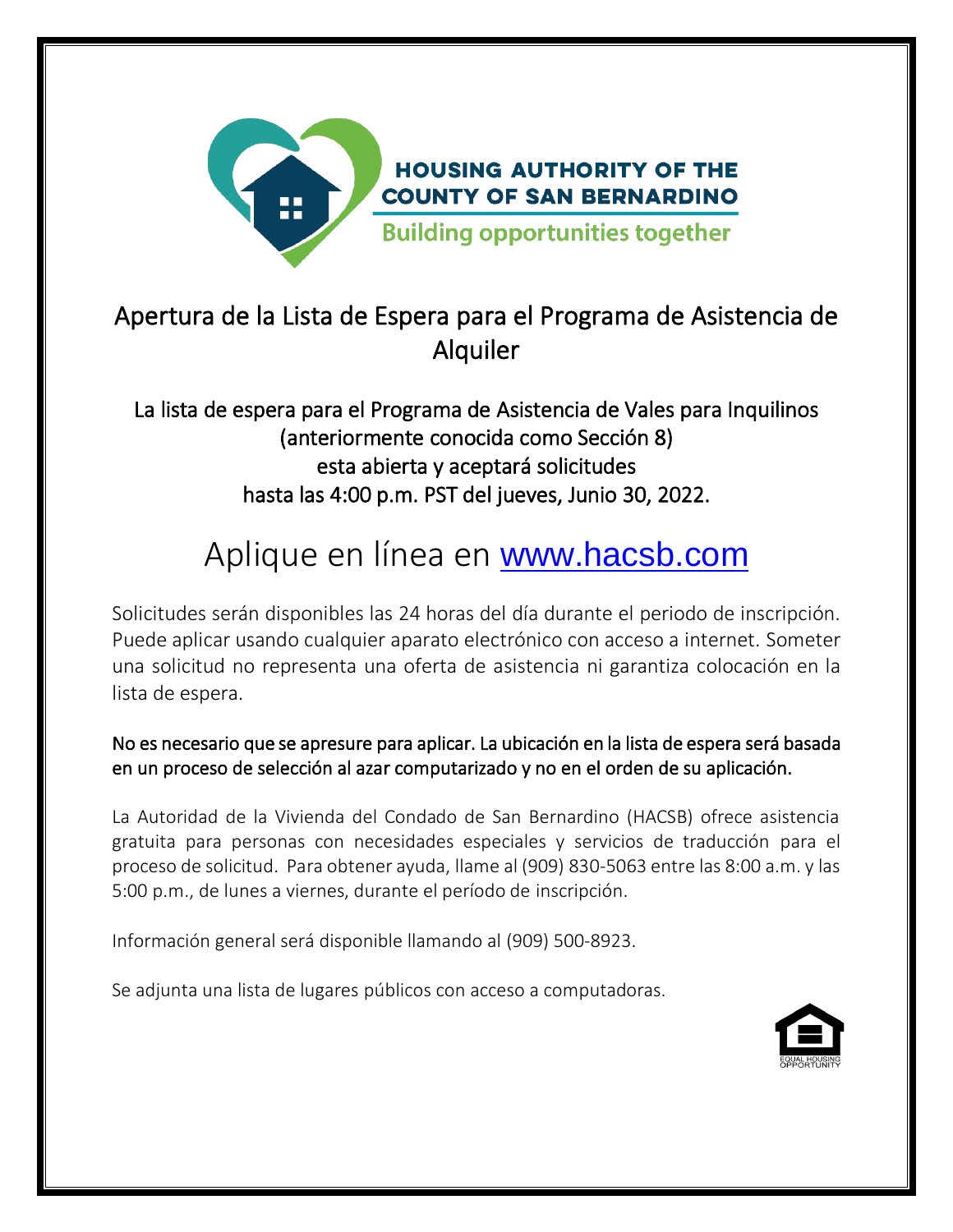### Computer Access Locations

Locations are listed in alphabetical order by city.

| <b>Agency Name</b>                                   | <b>Address</b>                           | <b>Phone Number</b> | <b>Requirements and Hours of Operation</b>                                                                                                                                        |
|------------------------------------------------------|------------------------------------------|---------------------|-----------------------------------------------------------------------------------------------------------------------------------------------------------------------------------|
| <b>Transitional Assistance Department</b>            | 10875 Rancho Rd<br>Adelanto, 92301       | 877.410.8829        | <b>TAD Clients Only</b><br>Monday - Friday 8:30-4:30                                                                                                                              |
| <b>Transitional Assistance Department</b>            | 13886 Central Rd<br>Apple Valley, 92307  | 877.410.8829        | <b>TAD Clients Only</b><br>Monday - Friday 8:30-4:30                                                                                                                              |
| <b>Barstow Public Library</b>                        | 304 E. Buena Vista St.<br>Barstow, 92311 | 760.256.4850        | Library membership required<br>Monday-Wednesday 11:00-7:00<br>Thursday 10:00-6:00;<br>Saturday 9:00-5:00                                                                          |
| Housing Authority of the County of<br>San Bernardino | 932 Lassen Dr<br>Barstow, 92311          | 909-890-5363        | Contact via phone or email to set an appointment.<br>residentservices@hacsb.com                                                                                                   |
| <b>Transitional Assistance Department</b>            | 1900 E Main St<br>Barstow, 92311         | 877.410.8829        | <b>TAD Clients Only</b><br>Monday - Friday 8:30-4:30                                                                                                                              |
| <b>Chino Branch Library</b>                          | 13180 Central Ave<br>Chino, 91710        | 909.465.5280        | Mask not required.<br>Must have library card. Can get a library card with ID and<br>current address.<br>Monday-Wednesday 11:00-7:00<br>Thursday 10:00-6:00;<br>Saturday 9:00-5:00 |
| Housing Authority of the County of<br>San Bernardino | 13088 Monte Vista Ave<br>Chino, 91710    | 909-890-5363        | Contact via phone or email to set an appointment.<br>residentservices@hacsb.com                                                                                                   |
| <b>Colton Public Library</b>                         | 656 North 9th St<br>Colton, 92324        | 909.370.5083        | Must have library card. Can get a library card with ID and<br>current address.<br>Monday 10:00-6:00;<br>Wednesday 12:00-8:00;<br>Friday-Saturday 10:00-6:00                       |
| Housing Authority of the County of<br>San Bernardino | 772 Pine St<br>Colton, 92324             | 909-890-5363        | Contact via phone or email to set an appointment.<br>residentservices@hacsb.com                                                                                                   |
| <b>Transitional Assistance Department</b>            | 1900 W. Valley Blvd<br>Colton, 92324     | 877.410.8829        | <b>TAD Clients Only</b><br>Monday - Friday 8:30-4:30                                                                                                                              |
| Fontana Lewis Library & Technology<br>Center         | 8437 Sierra Ave<br>Fontana, 92335        | 909.574.4500        | Library membership required<br>Monday-Thursday 10:00-9:00;<br>Friday-Saturday 10:00-6:00;<br>Sunday 12:00-5:00                                                                    |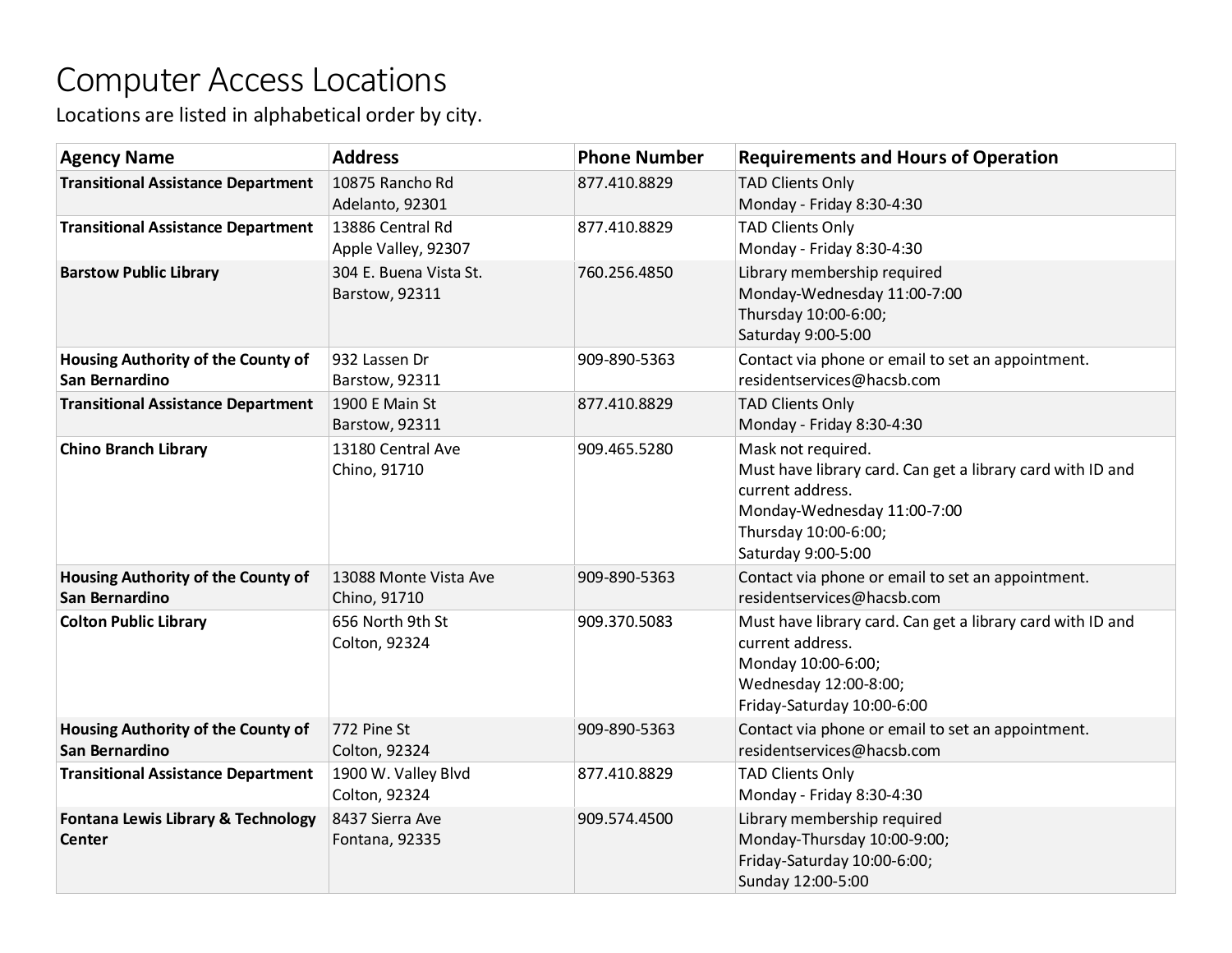| <b>Agency Name</b>                                               | <b>Address</b>                                      | <b>Phone Number</b> | <b>Requirements and Hours of Operation</b>                                                                                                                                                                                                     |
|------------------------------------------------------------------|-----------------------------------------------------|---------------------|------------------------------------------------------------------------------------------------------------------------------------------------------------------------------------------------------------------------------------------------|
| <b>Transitional Assistance Department</b>                        | 7977 Sierra Ave<br>Fontana, 92335                   | 877.410.8829        | <b>TAD Clients Only</b><br>Monday - Friday 8:30-4:30                                                                                                                                                                                           |
| <b>Transitional Assistance Department</b>                        | 9655 9th Ave<br>Hesperia, 92345                     | 877.410.8829        | <b>TAD Clients Only</b><br>Monday - Friday 8:30-4:30                                                                                                                                                                                           |
| Sam J. Racadio Library &<br><b>Environmental Learning Center</b> | 7863 Central Ave.<br>Highland, 92346                | 909.425.4700        | Library membership required<br>Monday-Wednesday 10:00-8:00;<br>Thursday-Friday 10:00-6:00;<br>Saturday 9:00-5:00                                                                                                                               |
| <b>Transitional Assistance Department</b>                        | 1090 E Broadway St<br>Needles, 92363                | 877.410.8829        | <b>TAD Clients Only</b><br>Monday - Friday 8:30-4:30<br>Closed every other Friday                                                                                                                                                              |
| <b>Transitional Assistance Department</b>                        | 1627 E Holt Blvd<br>Ontario, 91761                  | 877.410.8829        | <b>TAD Clients Only</b><br>Monday - Friday 8:30-4:30                                                                                                                                                                                           |
| <b>Transitional Assistance Department</b>                        | 1647 E Holt Blvd<br>Ontario, 91761                  | 877.410.8829        | <b>TAD Clients Only</b><br>Monday - Friday 9:00-4:00                                                                                                                                                                                           |
| Pomona Career Worksource Center                                  | 1460 E Holt Ave Suite 130<br>Pomona, 91767          | 909-242-7999        | Monday - Friday 8:00-5:00                                                                                                                                                                                                                      |
| <b>Transitional Assistance Department</b>                        | 10825 Arrow Route<br>Rancho Cucamonga, 91730        | 877.410.8829        | <b>TAD Clients Only</b><br>Monday - Friday 8:30-4:30                                                                                                                                                                                           |
| America's Job Center - West Valley                               | 9650 9th Street, Suite A<br>Rancho Cucamonga, 91730 | 909.941.6500        | Highly encouraged to register through CalJobs to have<br>computer access<br>Monday - Friday 8:00-5:00                                                                                                                                          |
| A. K. Smiley Public Library                                      | 125 W. Vine St<br>Redlands, 92373                   | 909.798.7565        | Library card holders for Redlands residents have free access;<br>Non-Redlands residents day pass is \$1. Free Wifi- no cost<br>Monday-Thursday 10:00-6:00;<br>Tuesday-Wednesday 10:00-9:00;<br>Friday-Saturday 10:00-5:00;<br>Sunday 1:00-5:00 |
| Housing Authority of the County of<br>San Bernardino             | 803 Brockton Ave<br>Redlands, 92374                 | 909-890-5363        | Contact via phone or email to set an appointment.<br>residentservices@hacsb.com                                                                                                                                                                |
| <b>Transitional Assistance Department</b>                        | 1811 W Lugonia Ave<br>Redlands, 92374               | 877.410.8829        | <b>TAD Clients Only</b><br>Monday - Friday 8:30-4:30                                                                                                                                                                                           |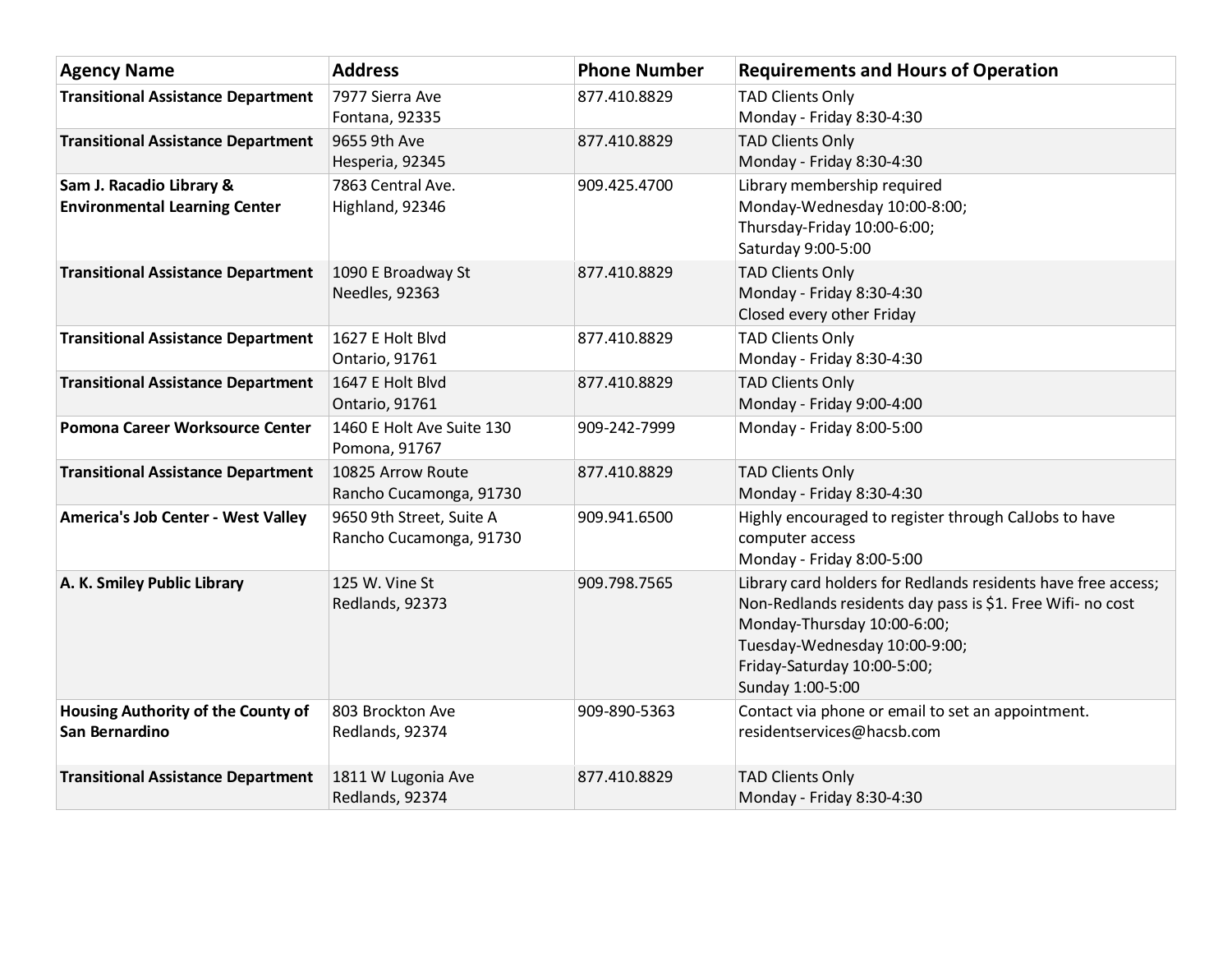| <b>Agency Name</b>                                   | <b>Address</b>                                                          | <b>Phone Number</b> | <b>Requirements and Hours of Operation</b>                                                                                                                                                                                                                                                          |
|------------------------------------------------------|-------------------------------------------------------------------------|---------------------|-----------------------------------------------------------------------------------------------------------------------------------------------------------------------------------------------------------------------------------------------------------------------------------------------------|
| <b>Rialto Branch Library</b>                         | 251 West 1st St<br>Rialto, 92376                                        | 909.875.0144        | Must have library card. Can get a library card with ID and<br>current address.<br>Monday-Wednesday 11:00-7:00;<br>Thursday-Friday 10:00-6:00;<br>Saturday 9:00-5:00                                                                                                                                 |
| <b>Transitional Assistance Department</b>            | 1175 W Foothill Blvd<br>Rialto, 92376                                   | 877.410.8829        | <b>TAD Clients Only</b><br>Monday - Friday 8:30-4:30                                                                                                                                                                                                                                                |
| <b>Riverside Public Main Library</b>                 | 3900 Mission Inn Ave<br>Riverside, 92501                                | 951.826.5201        | Mask only required for people that are unvaccinated.<br>Can get library card with current picture ID. Can check out<br>laptop on-site for 2 hours. Free printing for 100 pages per day.<br>Monday-Wednesday 11:00-7:00;<br>Thursday 11:00-9:00;<br>Friday-Saturday 10:00-6:00;<br>Sunday 12:00-5:00 |
| <b>Goodwill Resource Center</b>                      | 444 South Waterman Ave.<br>San Bernardino, 92408                        | 909.890.1415        | <b>Goodwill Clients Only</b><br>Register for workshop and attend orientation<br>Tuesday or Thursday 10:00-12:00<br>Monday - Friday 9:00-4:00                                                                                                                                                        |
| Housing Authority of the County of<br>San Bernardino | 906 Wilson St<br>San Bernardino, 92411                                  | 909-890-5363        | Contact via phone or email to set an appointment.<br>residentservices@hacsb.com                                                                                                                                                                                                                     |
| <b>Transitional Assistance Department</b>            | 1895 Del Rosa Ave.<br>San Bernardino, 92415                             | 877.410.8829        | <b>TAD Clients Only</b><br>Monday - Friday 8:30-4:30                                                                                                                                                                                                                                                |
| <b>Transitional Assistance Department</b>            | 265 East Fourth St<br>San Bernardino, 92415                             | 877.410.8829        | <b>TAD Clients Only</b><br>Monday - Friday 8:30-4:30                                                                                                                                                                                                                                                |
| <b>Transitional Assistance Department</b>            | 2050 N Massachusetts<br>San Bernardino, 92415                           | 877.410.8829        | <b>TAD Clients Only</b><br>Public access for assistance only<br>Monday - Friday 8:30-4:30                                                                                                                                                                                                           |
| America's Job Center - East Valley                   | 500 Inland Center Drive, Unit 508 909.382.0440<br>San Bernardino, 92408 |                     | Highly encouraged to register through CalJobs to have<br>computer access<br>Monday - Friday 8:00-5:00                                                                                                                                                                                               |
| <b>SAC Health CRC</b>                                | 250 South G Street<br>San Bernardino, 92410                             | 909-771-2891        | Contact location via phone to set an appointment. Intake<br>specialist will complete forms and assist with application.<br>Monday $-$ Friday 8:00-5:00<br>Closed for lunch 12:00-1:00                                                                                                               |
| <b>Transitional Assistance Department</b>            | 73629 Sun Valley Dr<br><b>Twentynine Palms</b><br>92277                 | 760.361.4406        | <b>TAD Clients Only</b><br>Monday - Friday 8:30-4:30<br>Closed every other Friday                                                                                                                                                                                                                   |